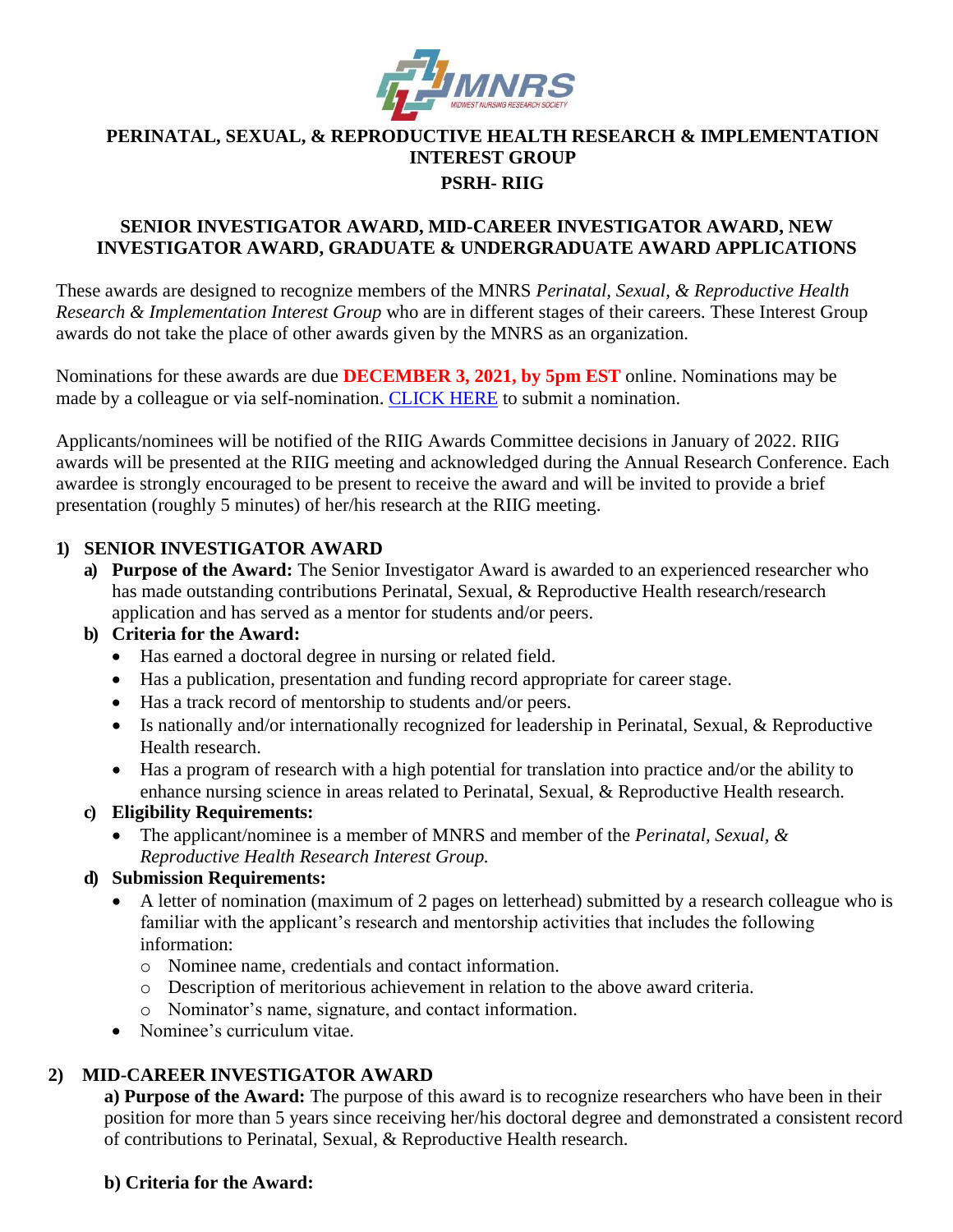- Has earned a doctoral degree in nursing or related field.
- Has a publication, presentation and funding record appropriate for career stage.
- Has built a program of research making a significant contribution to the growth of health and nursing science in areas related to Perinatal, Sexual, & Reproductive Health.

### **c) Eligibility Requirements:**

• The applicant should have conducted research focusing on issues related to Perinatal, Sexual, & Reproductive Health.

• The applicant is a member of MNRS and of the Perinatal, Sexual, & Reproductive Health Research Interest Group.

• Individuals can be either self-nominated or nominated by a current member of MNRS.

• The applicant has earned a research or practice doctorate degree  $>$  5 years.

**d) Submission Requirements**: To submit for this award, you must provide the following items:

• A letter of nomination (maximum of 2 pages on letterhead) of how the applicant's work has made a distinguished contribution to the science and/or practice of Perinatal, Sexual, & Reproductive Health including the following information:

o Nominee name, credentials and contact information.

o Description of meritorious achievement in relation to the above award criteria.

o Nominator's name, signature, and contact information.

• Nominee's curriculum vitae.

# **2) NEW INVESTIGATOR AWARD**

- **a) Purpose of the Award:** The New Investigator Award is awarded to a member who has received her/his doctoral degree within the past five years and who has an outstanding research/research application trajectory.
- **b) Criteria for the Award:**
	- Has earned a doctoral degree in nursing or related field.
	- Has a publication, presentation and funding record appropriate for career stage.
	- Has a program of research with high potential for translation into practice and/or the ability to enhance nursing science in areas related to Perinatal, Sexual, & Reproductive Health.

#### **c) Eligibility Requirements:**

• The applicant/nominee is a member of MNRS and member of the *Perinatal, Sexual, & Reproductive Health Research Interest Group.*

#### **d) Submission Requirements:**

- An abstract of the program of research (maximum of 2 pages on letterhead)
- Nominee's curriculum vitae
- A brief summary (maximum 1 page on letterhead) of the nominee's merit for receiving the new investigator award (submitted by a colleague familiar with the applicant's research).

# **3) GRADUATE RESEARCH AWARD**

**a) Purpose of the Award:** The Graduate Research Award is awarded to recognize an outstanding graduate student who demonstrates the potential to contribute significantly to Perinatal, Sexual, & Reproductive Health Research and research application.

# **b) Criteria for the Award:**

- The student has taken an active role in the participation of Perinatal, Sexual, & Reproductive Health Research and research application.
- The student demonstrates progress toward the production of scholarly work in regards to Perinatal, Sexual, & Reproductive Health research, such as working on an evidence-based practice project, a master's thesis, a DNP final project, or a dissertation project.
- The student demonstrates significant potential for leadership.
- The student demonstrates significant academic potential as evidenced by participation in scholarly activities related to Perinatal, Sexual, & Reproductive Health research while a graduate nursing student.

#### **c) Eligibility Requirements:**